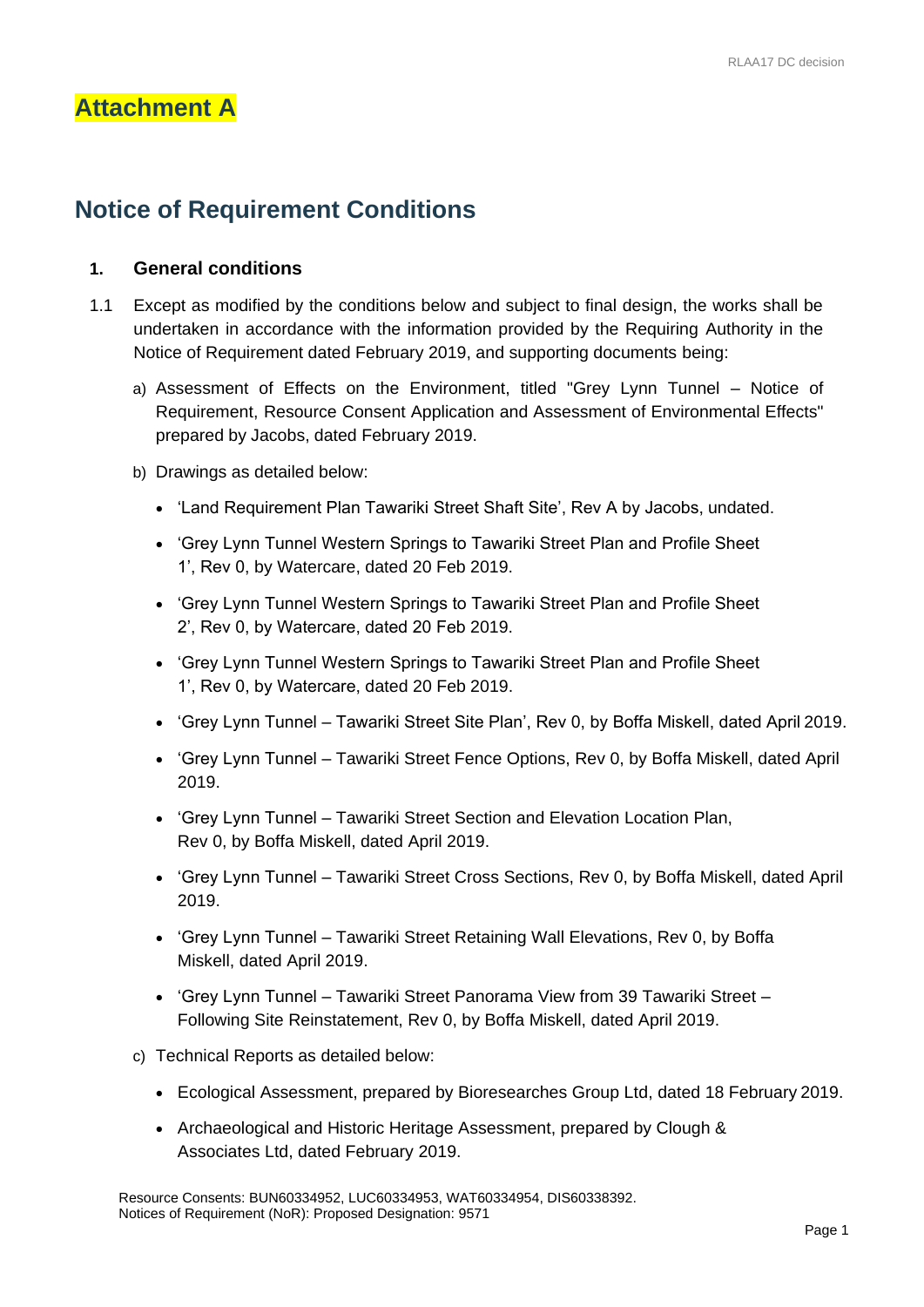- Traffic Impact Assessment, prepared by Commute, dated 21 February 2019.
- Noise Assessment, prepared by Marshall Day Acoustics, 13 February 2019.
- Vibration Assessment, prepared by McMillen Jacobs Associates, dated 21 December 2019.
- Settlement Assessment, prepared by McMillen Jacobs Associates, dated 31 January 2018.
- Contamination Report, prepared by AECOM, dated 21 February 2019.
- Visual Impact and Landscape Assessment, prepared by Boffa Miskell Ltd, dated 20 February 2019.
- Arborist Report, prepared by Greenscene NZ, dated 20 February 2019.
- d) Section 92 responses dated 18 April and 24 May 2019
- 1.2 As soon as practicable following completion of commissioning of the Project, the Requiring Authority shall, in consultation with the Council:
	- a) review the extent of the area designated for the Project;
	- b) identify any areas of designated land that are no longer necessary for the ongoing operation, maintenance, renewal and protection of the Project and associated structures and activities;
	- c) identify, in consultation with Auckland Transport any areas of the designation within road reserve that are no longer necessary as the completed infrastructure is otherwise provided for and adequately protected by provisions of the Local Government (Auckland Council) Act 2009 and Utilities Access Act 2010;
	- d) give notice to the Council in accordance with Section 182 of the RMA for the removal of those parts of the designation identified in (b) and (c) above, which are not required for the long-term operation and maintenance of the Project; and
	- e) provide as-built plans to the Council's Team Leader, Compliance and Monitoring, Resource Consents.
- 1.3 A liaison person shall be appointed by the Requiring Authority for the duration of the construction phase of the Project to be the main and readily accessible point of contact for persons affected by the designation and construction work. The liaison person's name and contact details shall be advised to affected parties by the Requiring Authority. This person must be reasonably available for on-going consultation on all matters of concern to affected persons arising from the Project. If a liaison person will not be available for any reason, an alternative contact person shall be nominated to ensure that a Project contact person is available by telephone 24 hours per day seven days per week during the construction phase.
- 1.4 The designation shall lapse on the expiry of a period of 10 years after the date on which the last of any appeals on all consents and notices of requirement associated with the Project is withdrawn or determined, or, if no appeals are lodged, the date on which the notices of requirement are included in the AUP in accordance with section 184(1)(c) of the RMA, unless: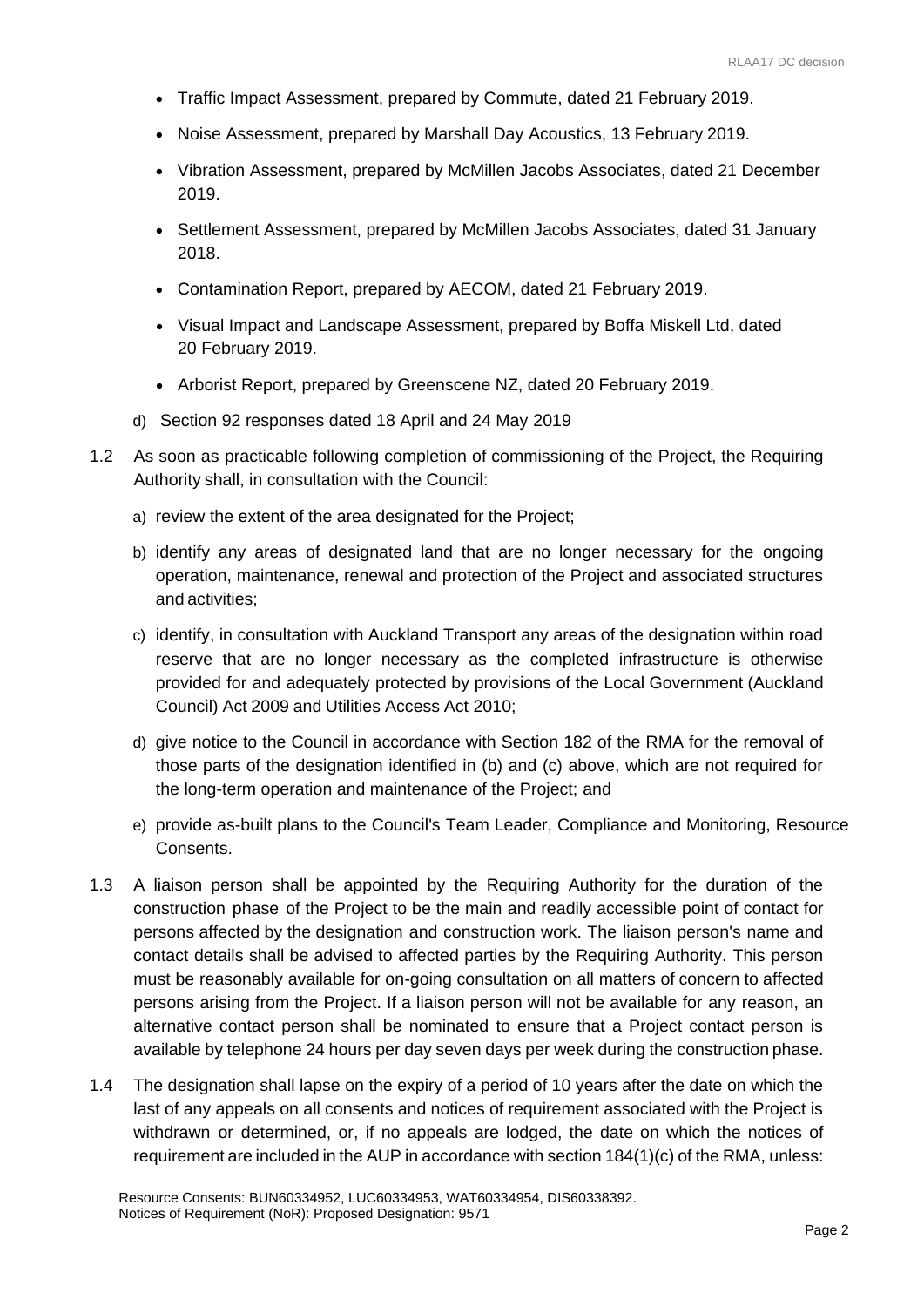- a) it has been given effect before the end of that period; or
- b) the Council determines, on an application made within 3 months before the expiry of that period, that substantial progress or effort has been made towards giving effect to the designation and is continuing to be made; and fixes a longer period for the purposes of this subsection.
- 1.5 Except as provided for in Condition 1.6 below, the Requiring Authority shall submit an Outline Plan of Works (OPW) for the Project for each of the relevant Project stages in accordance with section 176A of the RMA.
- 1.6 An OPW need not be submitted if the Council has waived the requirement for an OPW in accordance with section 176A(2)(c) of the RMA.
- 1.7 The OPW shall include the following Management Plans, relevant to the stage of works sought for the Project:
	- a) Construction Management Plan (CMP);
	- b) Construction Traffic Management Plan;
	- c) Communications Plan;
	- d) Construction Noise and Vibration Management Plan (CNVMP); and
	- e) Site Reinstatement Plan.

#### **2. Construction Management**

- 2.1 The Requiring Authority shall prepare Construction Management Plans (CMP) for each of the relevant Project stages. The purpose of the CMP(s) is to set out the detailed management procedures and construction methods to be undertaken in order to avoid, remedy or mitigate potential adverse effects arising from construction activities and to achieve compliance with the specific conditions of this designation that relate to the matters referred to items (c) to (o) of Condition 2.2 below. The CMP(s) shall be submitted to the Council with the relevant OPW for the stage to which they relate.
- 2.2 The CMP(s) required by Condition 2.1 above shall include specific details relating to the management of all construction activities associated with the relevant Project stage, including:
	- a) Details of the site or project manager and the construction liaison person identified in Condition 1.3, including their contact details (phone, postal address, email address);
	- b) An outline construction programme;
	- c) The proposed hours of work, including activities that may occur outside the typical working day hours;
	- d) Measures to be adopted to maintain the land affected by the works in a tidy condition in terms of disposal / storage of rubbish, storage and unloading of construction materials and similar construction activities;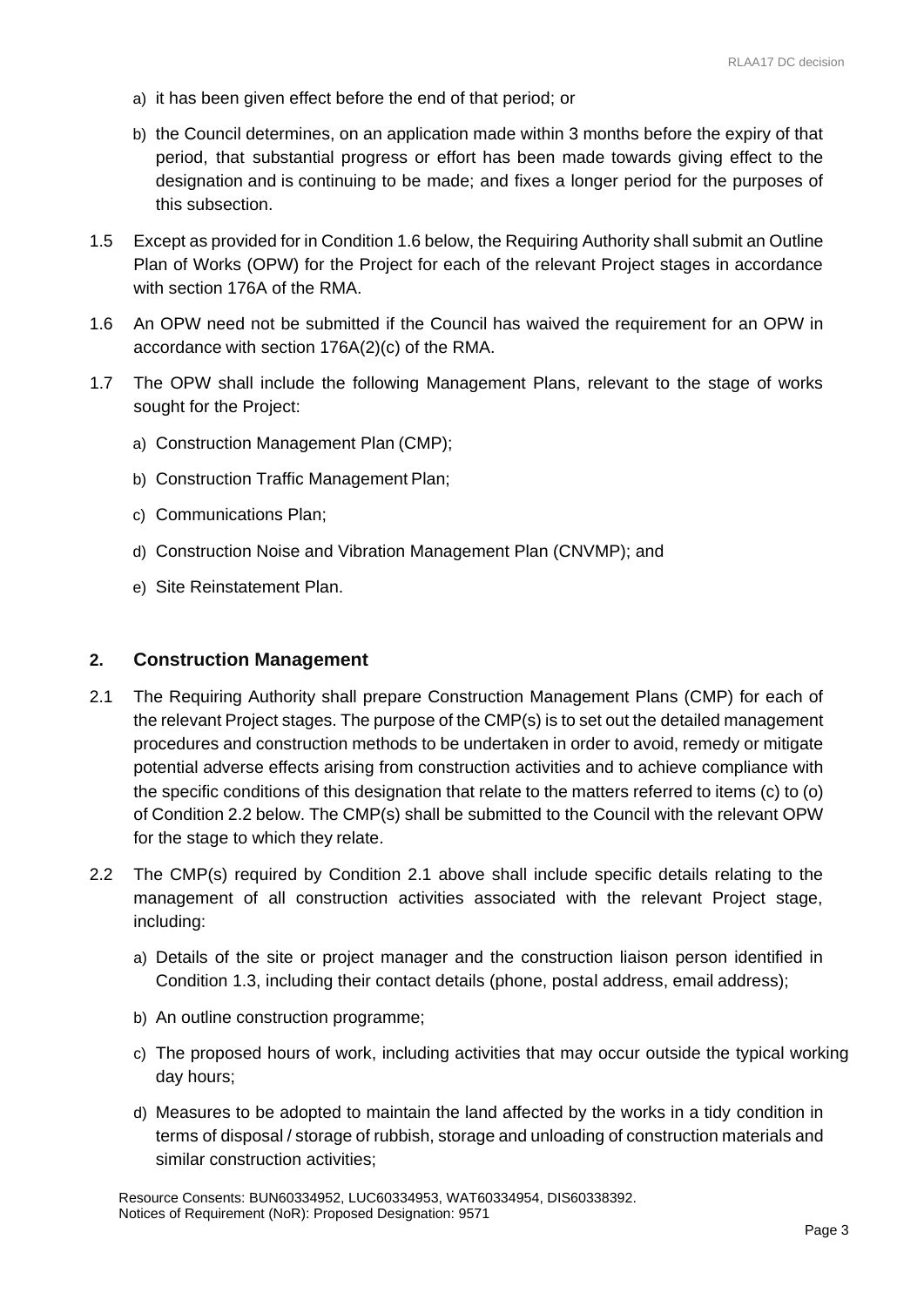- e) Location of site infrastructure including site offices, site amenities, site access for the contractors yard, equipment unloading and storage areas, contractor car parking, and security;
- f) Procedures for controlling sediment run-off, dust and the removal of soil, debris, demolition and construction materials (if any) from public roads and / or other places adjacent to the work site including removal of any unreasonable levels of dust (as determined by the Council's Team Leader Compliance Monitoring Central ) deposited on any adjacent dwellings;
- g) Procedures for ensuring that residents, road users and businesses in the immediate vicinity of construction areas are given prior notice of the commencement of construction activities and are informed about the expected duration and effects of the works;
- h) Means of providing for the health and safety of the general public and for pedestrian management as required by Condition 6.1;
- i) Procedures for the management of works which directly affect or are located in close proximity to existing network utility services;
- j) Procedures for responding to complaints about construction activities;
- k) Procedures for the refuelling of plant and equipment;
- l) A Construction Noise and Vibration Management Plan (CNVMP) containing measures to address the management of noise and vibration as identified in Condition 3.1;
- m) Measures for the protection and management of trees as identified in Condition 10.1; and
- n) Measures to address CPTED issues within and around the site; and
- o) In relation to the owners of 39 and 41 Tawariki Street, a parking plan will be developed in consultation with the owners that provides parking for the owners of 39 and 41 Tawariki Street either on the road beside the properties or a reasonable alternative as agreed with the owners prior to the works commencing.
- 2.3 The CMP shall be implemented and maintained throughout the entire construction period for the Project or relevant Project stage to manage potential adverse effects arising from construction activities. The CMP or any specific component of the CMP shall be updated as necessary and provided to the Council in accordance with Condition 2.1.

## **3. Construction Noise and Vibration**

- 3.1 A Construction Noise and Vibration Management Plan (CNVMP) either as part of the CMP, or as a standalone plan, shall be prepared by a suitably qualified person, and shall be submitted to the Council with the OPW to which it relates. The purpose of the CNVMP is to provide a framework for the development and implementation of the Best Practicable Option ('BPO') for management of all construction noise and vibration effects and to define the procedures to be followed when full compliance with the construction noise and vibration standards of Conditions 3.2 to 3.9 are not met following adoption of the BPO.
- 3.2 Construction noise shall be measured and assessed in accordance with NZS6803:1999 Acoustics – Construction Noise, and shall comply with the following noise limits, unless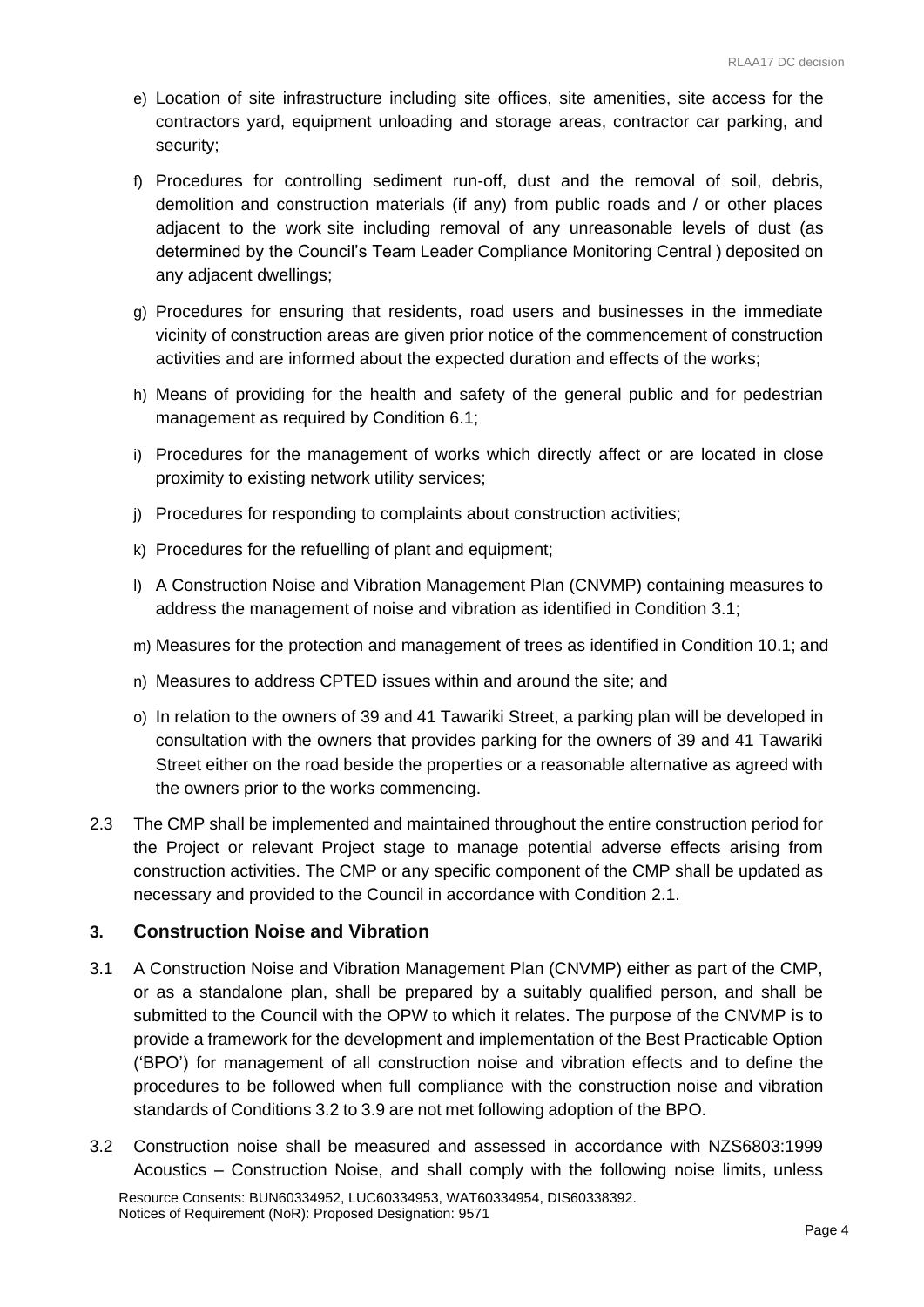varied in accordance with Condition 3.5:

| Time and Day                                     | <b>Noise Limits</b> |               |
|--------------------------------------------------|---------------------|---------------|
|                                                  | $L_{Aeq}$ dB        | $L_{Amax}$ dB |
| Monday to Saturday<br>$0730 - 1800$              | 70                  | 85            |
| At All Other Times and<br><b>Public Holidays</b> | 45                  | 75            |

- 3.3 Construction works which exceed a level of LAeq 45dB at the most exposed receiver(s) are restricted to between 0730 to 1800 on weekdays and Saturdays, with no noisy works permitted on Sundays and Public Holidays. Each CNVMP shall define which activities will comply with a limit of LAeq 45dB and can therefore be undertaken outside of these hours in compliance with Condition 8.1.
- 3.4 Each CNVMP shall, in demonstrating compliance with Condition 3.2, as a minimum, address the following aspects with regard to construction noise:
	- a) a description of noise sources, including machinery, equipment and construction techniques to be used;
	- b) predicted construction noise levels;
	- c) hours of operation, including times and days when noisy construction work would occur;
	- d) physical noise mitigation measures, including prohibiting the use of tonal reverse alarms, maintenance of access roads (to ensure they are smooth), acoustic screening around the site, plant selection and maintenance procedures, and site layout;
	- e) construction noise criteria for any specific areas and sensitive receivers such as schools, child care centres, medical or aged care facilities;
	- f) the identification of activities and locations that will require the design of specific noise mitigation measures;
	- g) the consultation undertaken by the Requiring Authority with affected stakeholders to develop the proposed noise management measures and any feedback received from those stakeholders, along with the noise management measures that will be adopted based on this consultation;
	- h) methods for monitoring and reporting on construction noise;
	- i) methods for receiving and responding to complaints about construction noise; and
	- j) construction operator training procedures.
- 3.5 Where a CNVMP predicts that noise levels from a particular activity will or will likely exceed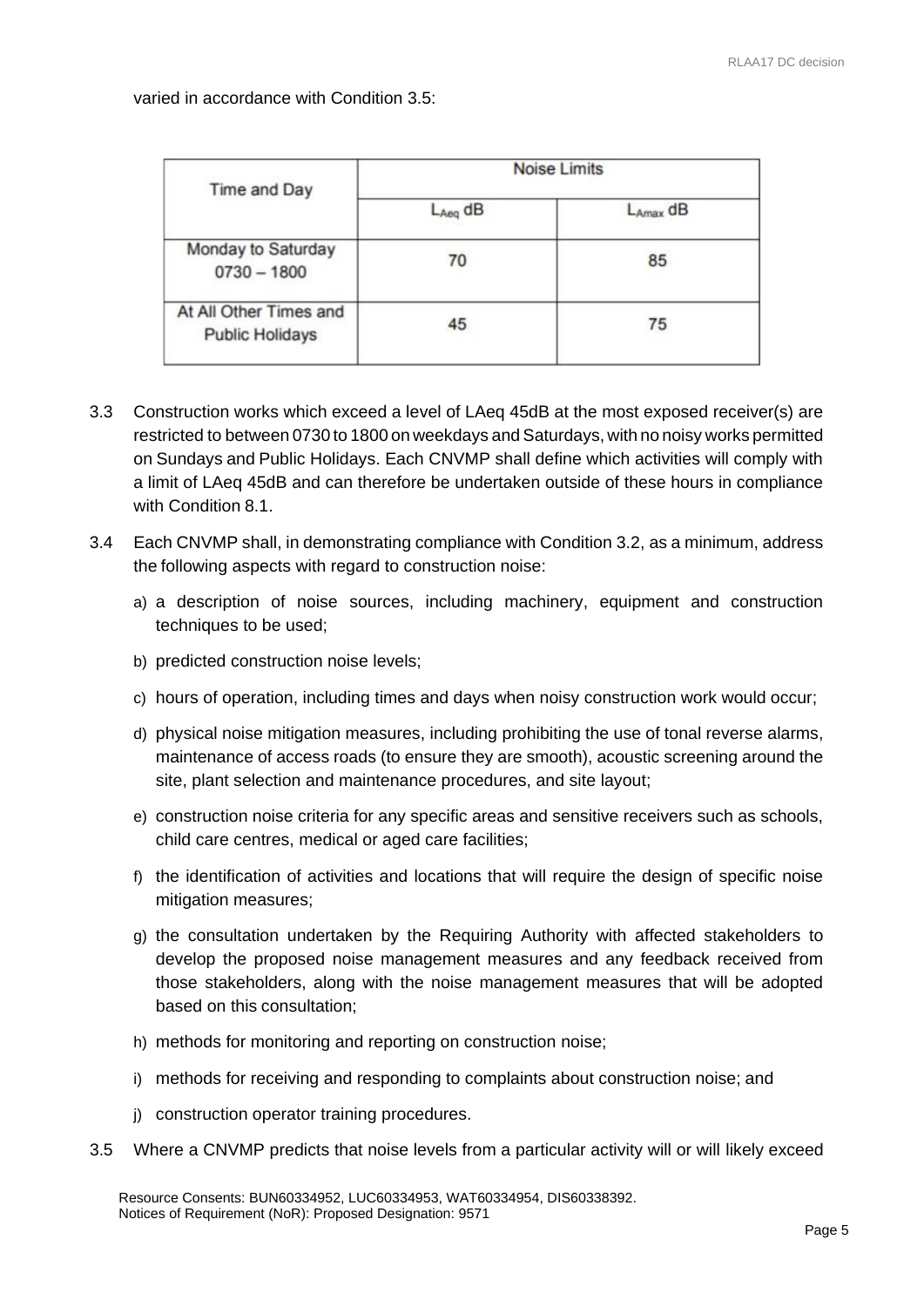the noise limits set out in Condition 3.2, or where noise measurements show that compliance is not being achieved, the Requiring Authority shall prepare and submit for the certification of the Council an Activity Specific Construction Noise Management Plan (ASCNMP). The ASCNMP(s) shall be submitted to the Council for review and approval at least 7 working days prior to the proposed works commencing.

Works subject to the ASCNMP(s) shall not commence until certification is received from the Council. If monitoring shows that levels specified in an ASCNMP are being exceeded, work generating the exceedance shall stop and not recommence until further mitigation is implemented in accordance with an amended ASCNMP certified by the Council.

In addition to the requirements of Condition 3.4, an ASCNMP must:

- a) describe the activity (including duration), plant and machinery that is expected not to comply with the noise limits in Condition 3.2;
- b) describe the mitigation measures proposed to reduce the noise levels as far as practicable, including any options that have been discounted due to cost or any other reason;
- c) provide predicted noise levels for all receivers where the noise levels will not be compliant with the limits in Condition 3.2, including the effect of mitigation specified in 3.5(b);
- d) provide a set of noise limits that are Activity Specific;
- e) describe the noise monitoring that will be undertaken to determine compliance with the Activity – Specific noise limits; and
- f) describe any additional noise mitigation measures that may be implemented to maintain compliance with Activity Specific noise limits.
- 3.6 Each CNVMP shall also describe measures adopted to meet the requirements of German Standard DIN4150-3:1999, and as a minimum shall address the following aspects with regard to construction vibration:
	- a) vibration sources, including machinery, equipment and construction techniques to be used;
	- b) subject to agreement with the landowner and occupier, preparation of building condition reports on 160-178 Surrey Crescent, the 490 and 510 Richmond Road and residences at 24, 26 30, 2/20, 32, 34 and 38 Sackville Street' and 35, 37, 39, 41 and 42 Tawariki Street prior to, and after completion of works (refer to Appendix 1, 3 Reference maps);
	- c) use of building condition surveys to determine the sensitivity of the building(s) on the adjacent sites to ground movement in terms of the Line 1-3 criteria of the DIN standard;
	- d) identification of any particularly sensitive activities in the vicinity of the proposed works (e.g. commercial activity using sensitive equipment such as radiography or massspectrometry), along with the details of consultation with the land owners of the sites where the sensitive activities are located and any management measures that will be adopted based on this consultation;
	- e) the consultation undertaken by the Requiring Authority with affected stakeholders to develop the proposed vibration management measures and any feedback received from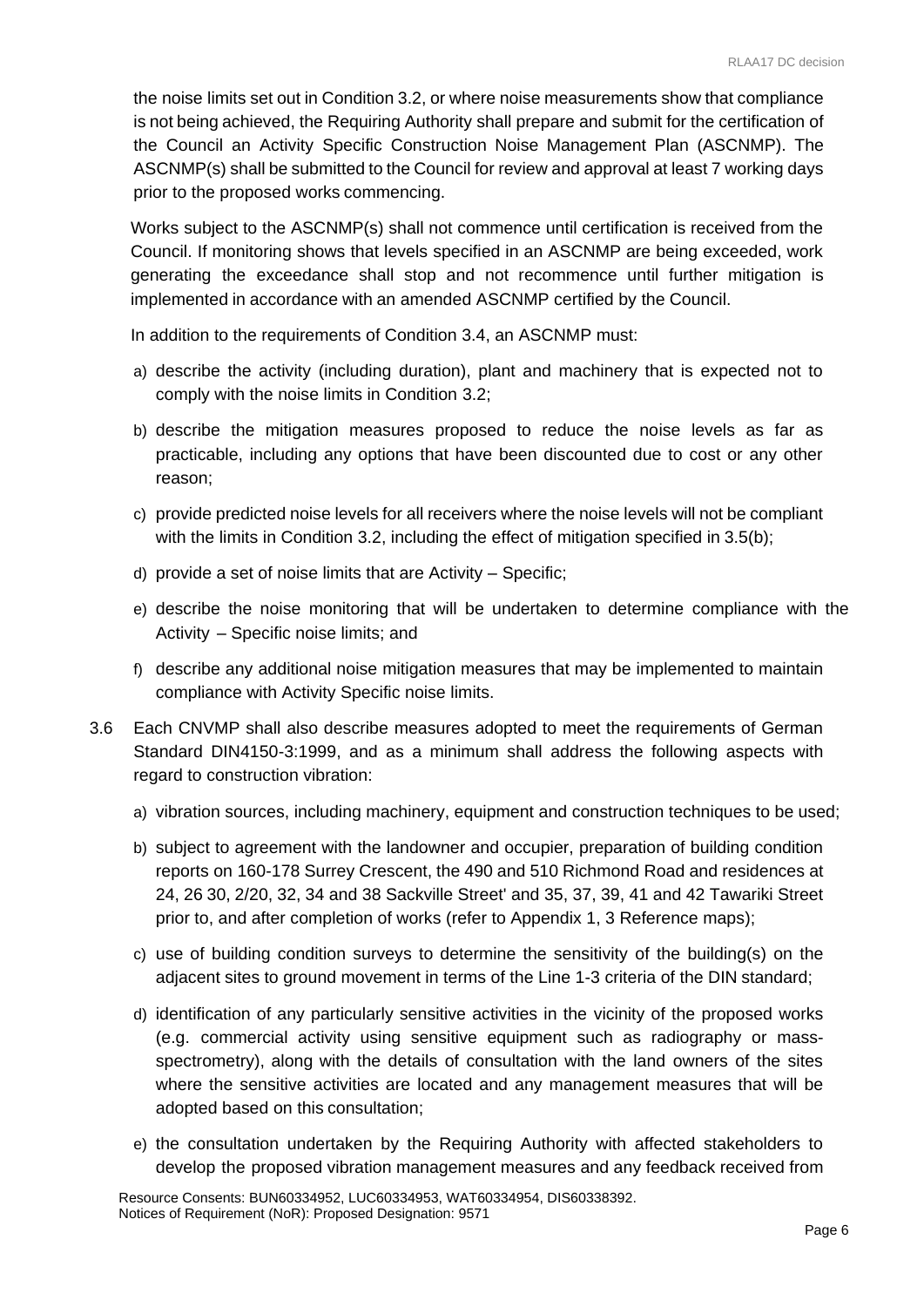those stakeholders, along with the vibration management measures that will be adopted based on this consultation;

- f) methods for monitoring and reporting on construction vibration; and
- g) methods for receiving and responding to complaints about construction vibration.
- 3.7 Construction activities shall comply with the Guideline vibration limits set out in DIN 4150- 3:1999 unless varied in accordance with Condition 3.8.
- 3.8 The Guideline vibration limits set out in DIN4150 must not be exceeded except where the Requiring Authority can demonstrate to the satisfaction of the Council:
	- a) that the receiving building(s) are capable of withstanding higher levels of vibration and what the new vibration limit is. The investigation required to demonstrate this must include an assessment of the building(s) by a suitably experienced and qualified structural engineer and a full pre-condition survey; and
	- b) that the Requiring Authority has obtained the written agreement of the building owner(s), that a higher limit may be applied.
- 3.9 Each CNVMP shall be implemented and maintained throughout the entire construction period. Each CNVMP shall be updated when necessary and any updated CNVMP shall be submitted to the Council in accordance with Condition 3.1.

#### **4. Operational Noise**

4.1 The noise arising from any operational activities undertaken on the designated land, shall not exceed the following noise limits when measured at or within the boundary of any site zoned as follows:

| <b>Residential</b>                 |              |  |
|------------------------------------|--------------|--|
| Time                               | Noise Limit* |  |
| 0700-2200 hours                    | 50 dB LAeq   |  |
| 2200-0700 hours                    | 40 dB LAeq   |  |
|                                    | 75 dB LAmax  |  |
| Special Purpose - School           |              |  |
| Time                               | Noise Limit  |  |
| Monday to Saturday 0700-2200 hours | 55 dB LAeq   |  |
| Sunday 0900-1800 hours             |              |  |
| All other times                    | 40 dB LAeq   |  |
|                                    | 75 dB LAmax  |  |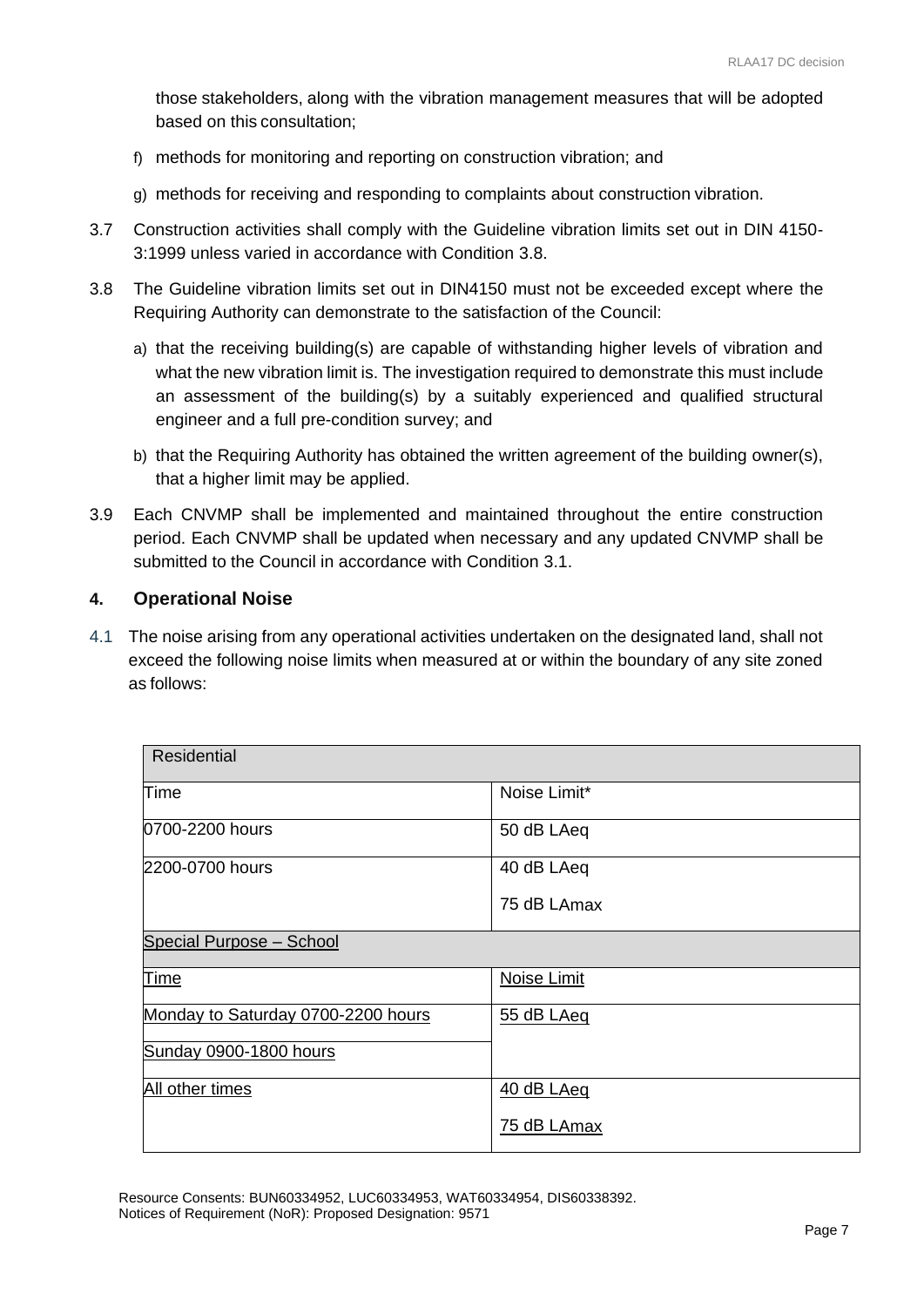| <b>Business</b> |             |
|-----------------|-------------|
| Time            | Noise Limit |
| At all times    | 60 dB LAeq  |

*\*Notes:*

*(1) These noise limits relate to noise generated by the normal operation of permanent works associated with the Project and do not apply to short term maintenance activities.*

*(2) Noise levels shall be measured and assessed in accordance with New Zealand Standards NZS6801:2008 Acoustics - Measurement of Environmental Sound and NZS6801:2008 Acoustics - Environmental Noise.*

#### **5. Traffic Management**

- 5.1 A detailed Construction Traffic Management Plan (CTMP) or plans shall be prepared for the Project or relevant Project stage by a suitably qualified person, in consultation with Auckland Transport and St Pauls College, and submitted as part of the CMP. The purpose of the CTMP is to:
	- a) Manage the road transport network for the duration of construction to manage congestion and minimise delays to road users;
	- b) Inform the public about traffic management on the road transport network for the duration of construction;
	- c) Protect public safety including the safe passage of pedestrians and cyclists;
	- d) Maintain pedestrian access to private property at all times;
	- e) Provide vehicle access to private property to the greatest extent possible; and
	- f) Manage traffic effects from construction yards on adjacent properties.
- 5.2 The CTMP(s) shall describe the measures that will be taken to avoid, remedy, or mitigate the traffic effects associated with construction of the Project or Project stage. In particular, the CTMP(s) shall describe:
	- a) Traffic management measures to maintain traffic capacity, and safety, or minimise the impact on traffic capacity during weekdays and weekends;
	- b) Measures to ensure that Parawai Crescent is not used by heavy vehicles travelling to or from the site and that all heavy vehicles travelling to the site utilise a left turn only from Richmond Road into Mokau Street.
	- c) Any road closures that will be required and the nature and duration of any traffic management measures that will result, including any temporary restrictions, detours or diversions for general traffic and buses;
	- d) Methods to manage the effects of the delivery of construction material, plant and machinery;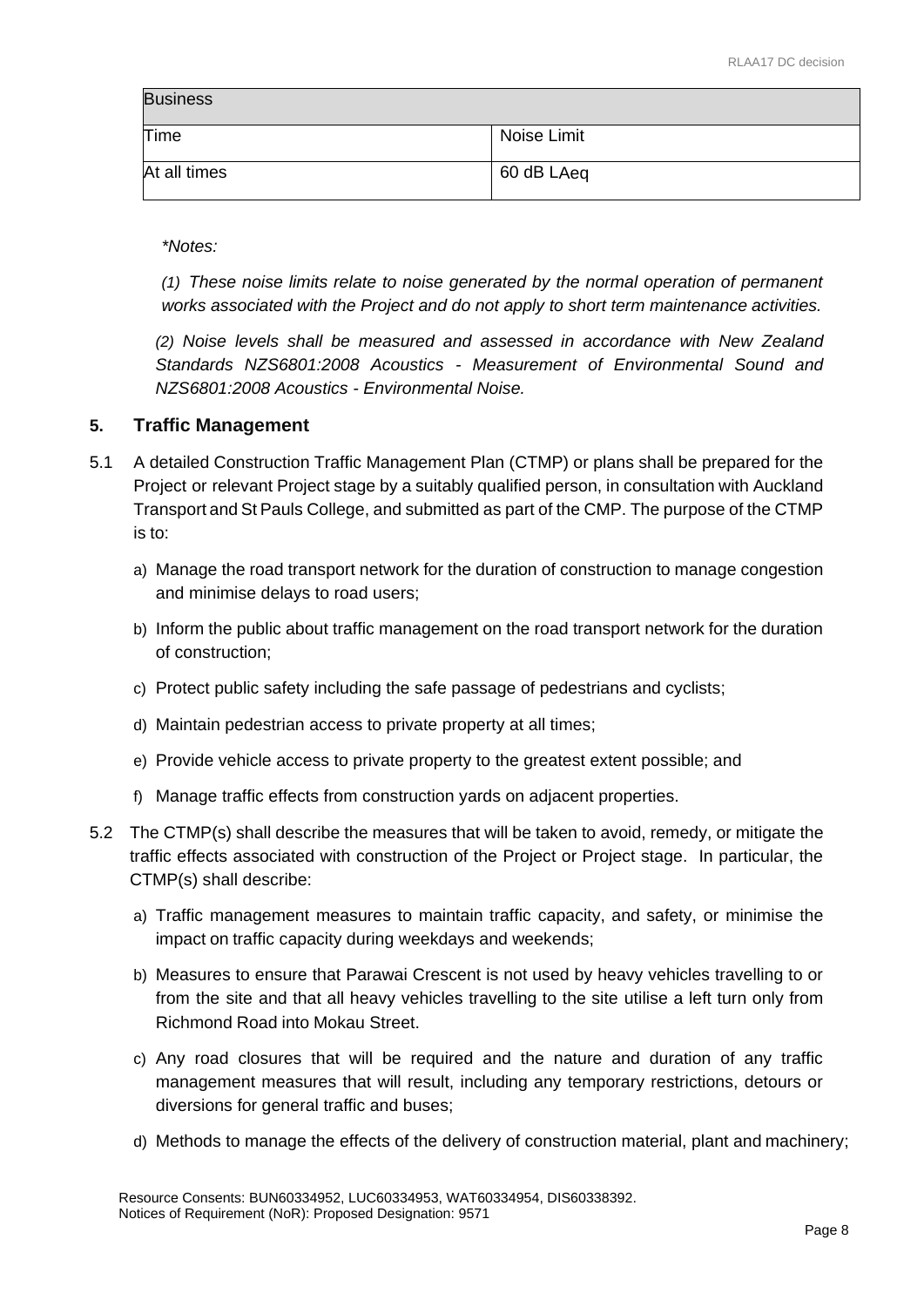- e) Measures to maintain pedestrian access at all times and existing vehicle access to property where practicable, or to provide alternative access arrangements;
- f) Measures to maintain pedestrian and cyclist movements and reduce the impact on mobility impaired users on roads and footpaths adjacent to the construction works. Such access shall be safe, clearly identifiable and seek to minimise significant detours;
- g) Any proposed monitoring to measure the impact of the works on traffic and the impact of the traffic management measures. If safety or operational issues are evident, measures to be implemented to address these issues;
- h) Measures to manage the proposed access to the site should the access be unable to cater for two- way traffic passing at the same time, and in particular to minimise reverse movements and blocking of the road;
- i) The availability of on-street and off-street parking if the designated site is unable to accommodate all contractor parking. This shall include an assessment of available parking (if any) for contractors on street and identify measures to meet and/or reduce contractor parking demand for on-streetparking;
- j) Means for communicating options to site staff for travel to and from the work site including public transport, walking, cycling and carpooling, for the purpose of minimising demand for on-street parking generated by site staff;
- k) Reconstruction of the residential vehicle crossings to Auckland Transport commercial vehicle crossing standards at 33 and 40 Tawariki Street to provide for heavy vehicle manoeuvring; and.
- l) Methods to ensure public refuse collection can be maintained for all properties.
- 5.3 The CTMP(s) shall be consistent with the New Zealand Transport Agency Code of Practice for Temporary Traffic Management, which applies at the time of construction.
- 5.4 Any damage in the road corridor directly caused by heavy vehicles entering or exiting the site shall be repaired as within two weeks or within an alternative timeframe to be agreed with Auckland Transport.

## **6. Pedestrian Management**

6.1 Any temporary accessways shall be designed as far as practicable in accordance with CPTED (Crime Prevention Through Environmental Design) principles and provide appropriate lighting and signage where necessary.

## **7. Work within Road Reserve**

7.1 The Requiring Authority shall not require Auckland Transport or network utility operators with existing infrastructure within the road reserve to seek written consent under Section 176 of the RMA for on-going access, to enable works associated with the routine construction operation, maintenance, upgrade, replacement, urgent repairs and renewal works of existing assets. Furthermore, this exemption to s176 approval does not alleviate the need for Works Over approval from Watercare.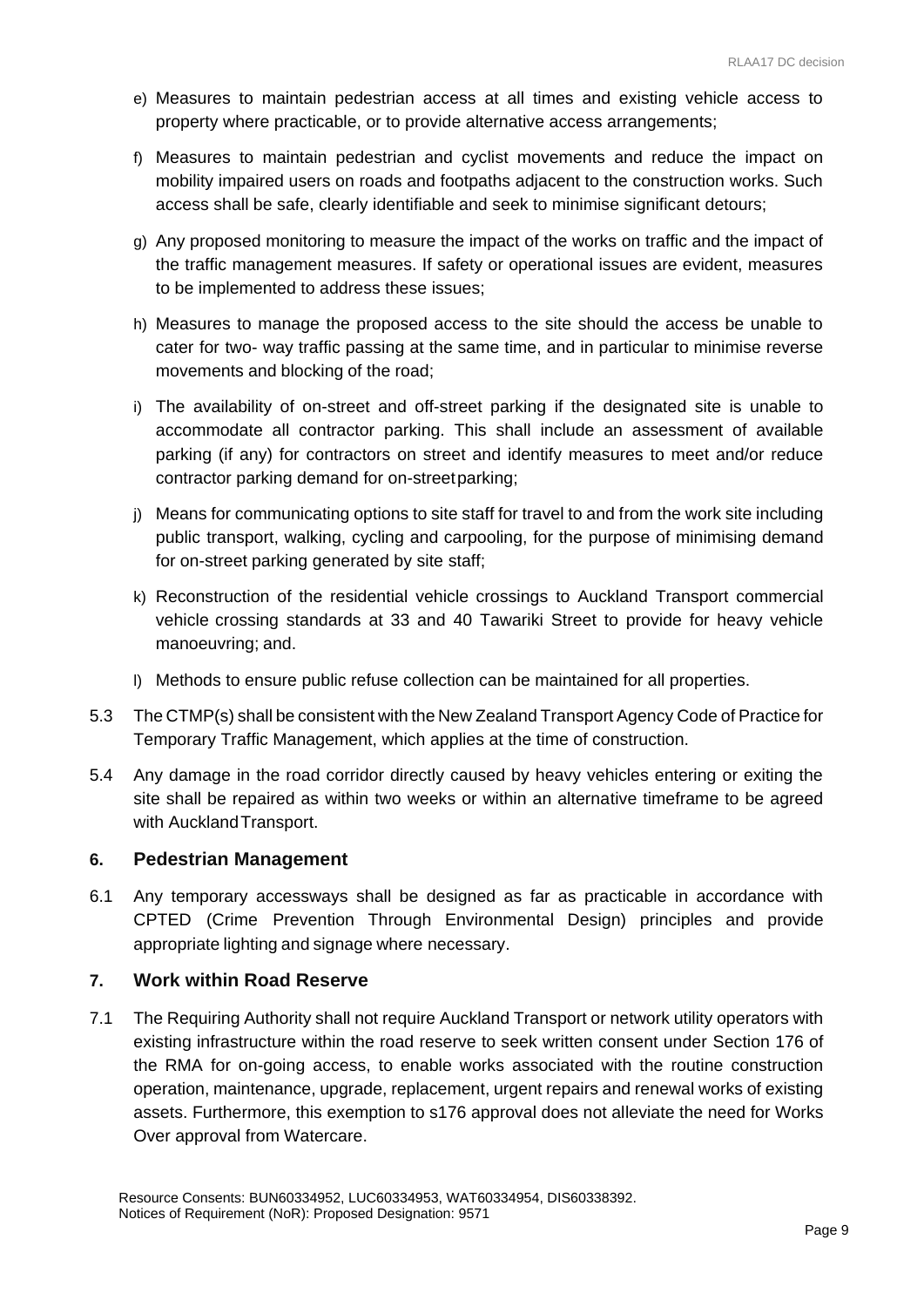7.2 Works within transport corridors shall be undertaken in accordance with the National Code of Practice for Utility Operators' Access to Transport Corridors (November 2011), or any approved update of that code, unless otherwise agreed between the Requiring Authority and the Corridor Manager.

#### **8. Construction Hours**

- 8.1 Construction hours shall be as follows, except where work is necessary outside the specified days or hours for the purposes specified in Condition 8.2 below.
	- a) Tunnelling activities 24 hours a day, 7 days a week operations for all tunnelling activities, including the main tunnel works and the link tunnels.
	- b) General site activities 7am to 6pm, Monday to Friday, 8am to 6pm Saturday.
	- c) Truck movements 7am to 6pm, Monday to Friday, 8am to 6pm Saturday. Truck movements shall be managed to avoid, as far as practicable, entering and exiting Mokau Street between 8:15am and 9:15am and 2:45pm and 3:45pm Monday to Friday during school term times for St Paul's College. and Marist School Herne Bay.
- 8.2 Purposes for which work may occur outside of the specified days or hours are:
	- a) where, due to unforeseen circumstances, it is necessary to complete an activity that has commenced;
	- b) where work is specifically required to be planned to be carried out at certain times;
	- c) for delivery of large equipment or special deliveries required outside of normal hours due to traffic management requirements;
	- d) in cases of emergency
	- e) for the securing of the site or the removal of a traffic hazard; and/or
	- f) for any other reason specified in the CMP or CTMP.

Where any work is undertaken pursuant to paragraphs  $(a) - (f)$ , the Requiring Authority shall, within five working days of the commencement of such work, provide a report to Team Leader Compliance Monitoring Central detailing how the work was authorised under those paragraphs.

#### **9. Community Information and Liaison**

- 9.1 The Requiring Authority shall prepare a Communications Plan (CP) for the construction phase of the Project or for each Project stage and submit the plan in accordance with Condition 1.7. The CP shall set out:
	- a) the method(s) of consultation and liaison with key stakeholders, including the Catholic Diocese of Auckland, and the owners/occupiers of neighbouring properties regarding the likely timing, duration and effects of works;
	- b) details of prior consultation or community liaison undertaken with the parties referred to in (a) above, including outlining any measures developed with such persons or groups to manage or to mitigate any adverse effects or inconvenience that may arise;

Resource Consents: BUN60334952, LUC60334953, WAT60334954, DIS60338392. Notices of Requirement (NoR): Proposed Designation: 9571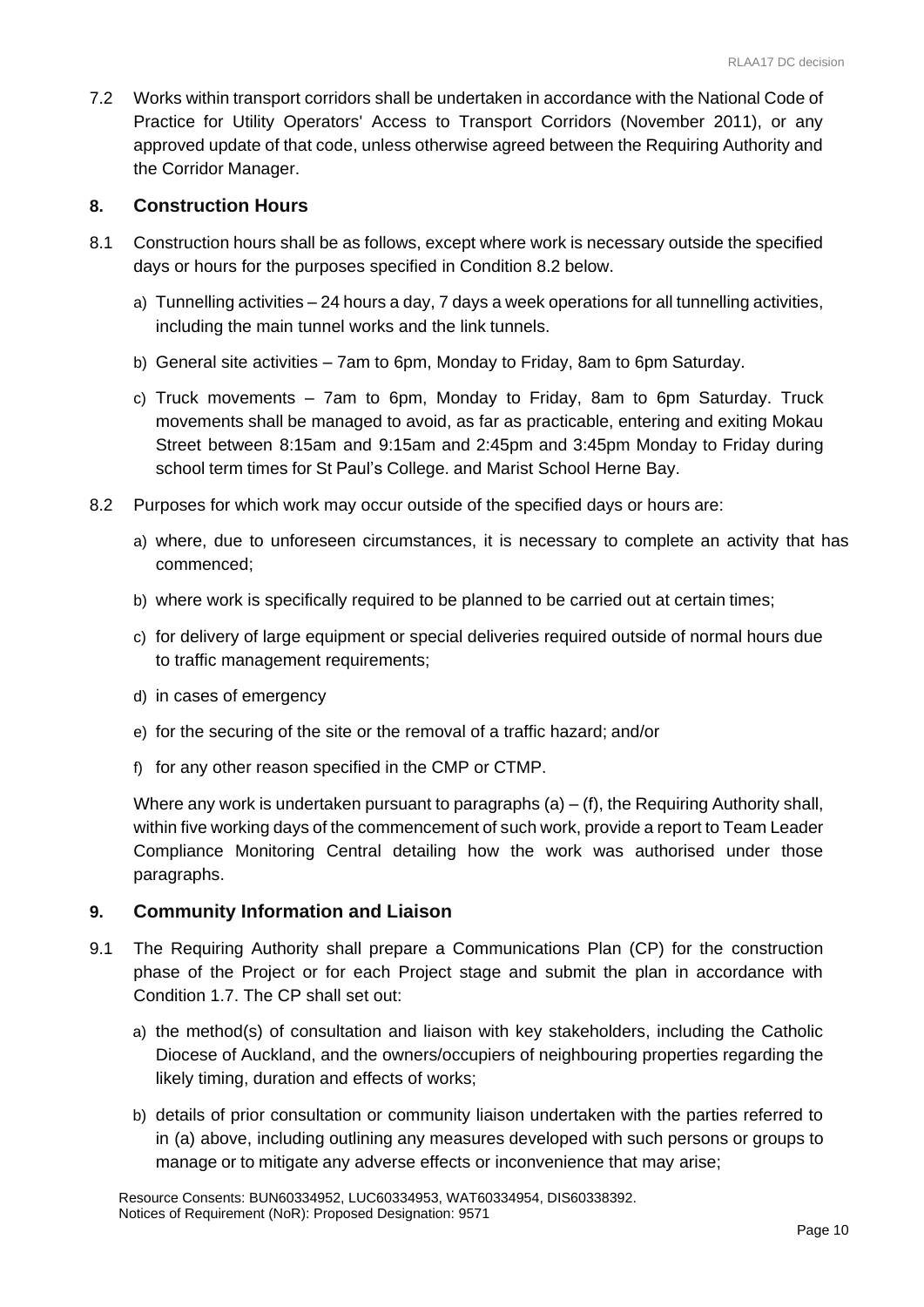- c) details of the consultation undertaken with the owners of 39 and 41 Tawariki Street in relation to the proposed landscaping of the site at 44 and 46 Tawariki.
- d) full contact details for the person appointed in accordance with Condition 1.3 to manage the public information system and be the point of contact for related enquiries; and
- e) the information required by Conditions  $3.4(q)$  and  $(i)$  and  $3.6(e)$  and  $(q)$ .

#### **10. Archaeology and Heritage**

10.1 If any archaeological material, including human remains are exposed during site work then the Accidental Discovery Protocol according to Standard E12.6.1 of the Auckland Unitary Plan shall apply.

#### **11. Site Reinstatement**

- 11.1 Prior to commencement of works at all surface construction sites, or an alternative timeframe as agreed in writing with the Team Leader Compliance Monitoring Central, the Requiring Authority shall prepare a Reinstatement Plan for the site,. The Reinstatement Plan shall be submitted to the Council in accordance with Condition 1.7. The Reinstatement Plan shall include:
	- a) Any existing structures or features on the site to be protected during works or reinstated on completion of works.
	- b) The location and design of permanent wastewater infrastructure including the design of lid structures and chamber covers including the associated contouring of ground.
	- c) The location and design of permanent access to the wastewater infrastructure.
	- d) Details of proposed landscaping and planting, including implementation and maintenance programmes.

And shall take into account the following matters:

- e) As far as practicable, permanent all-weather access for heavy vehicles shall minimise areas of new impermeable surfaces and, in open space areas, the use of grass cell, or similar, shall be preferred.
- f) The extent to which the buildings are appropriate to their context and minimise potential adverse effects on the amenity of the surroundings; including the use of visually recessive design, appropriate colours, textures, and modulation.
- g) the configuration of multiple surface elements to minimise their prominence and visual clutter;
- h) site configuration that maximises the use of Crime Prevention Through Environmental Design (CPTED) principles;
- i) The use of building materials which are sufficiently robust and minimise the potential for graffiti and vandalism;
- j) consultation with the owners of 39 and 41 Tawariki Street.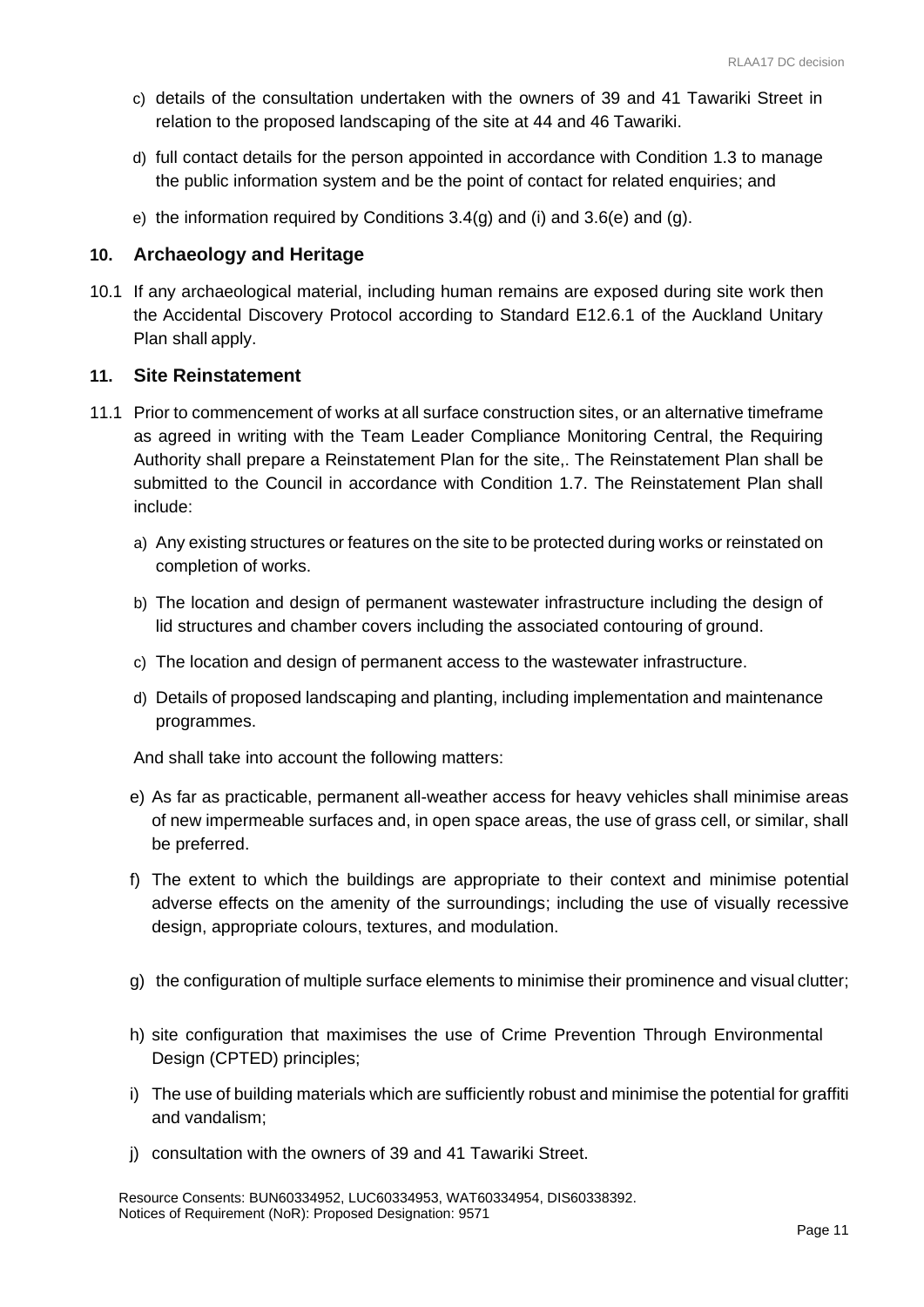11.2 When contractors' yards or other temporary works areas are no longer required for any construction or operational purpose, site works, including site offices, storage and equipment sheds, fencing and hard stand areas shall be removed, and the area reinstated in accordance with Conditions 12.1.

## **12 Detailed Landscape Design Drawings, Maintenance Requirements and Implementation**

- 12.1 Prior to the commencement of any work on site, the Requiring Authority shall provide to the Council's Team Leader Compliance Monitoring Central, a finalised set of detailed landscape design drawings and supporting written documentation which have been prepared by a landscape architect. The purpose of the detailed landscape drawings and information is to demonstrate that adverse visual and amenity effects arising from the development of permanent features on the site are appropriately mitigated. Particular regard shall be had to:
	- a) Adverse visual effects on 35, 37, 39, 41 and 42 Tawariki Street;
	- b) Adverse effects on the character of the Tawariki Street streetscape; and
	- c) The planting at the western embankment on St Paul's College land (183 Richmond Road) to screen views from the east of the site
- 12.2 The submitted information shall be generally consistent with the approved landscape concept plan(s) (prepared by Boffa Miskell dated April 2019) and shall include the design changes certified through consultation with 39 & 41 Tawariki Street; and at a minimum, shall include the following visual mitigation and planting maintenance measures:
	- a) Reinstatement planting on site, including plant type and size, within Tawariki Street road reserve and St Paul's College grounds;
	- b) Planting, including plant type and size, along the western and southern boundary to partially screen views from 42, 41, 39 and 37 Tawariki Street and provide a vegetated backdrop (on site) for the above ground elements and buildings specifically the future-proof-planned height of the air vent (8 metres);
	- c) Provision of retaining walls, fences, lighting, signage and other structural landscape design elements of a design, material and colour that reflects the treatment of neighbouring residentialdwellings.
	- d) A landscape maintenance plan (report) and related drawings and specifications for all aspects of the finalised landscape design covering a minimum for 3 years, including in relation to the following requirements: soil preparation, irrigation, watering, drainage, staking, mulching, tree pits and garden bed details, weed removal/spraying and pest control, plant replacement for all plants including specimen trees and climbers which are severely damaged or die for a period of, covering a minimum 3 years, inspection timeframes, contractor responsibilities and ongoing maintenance requirements after contractors approved maintenance period.